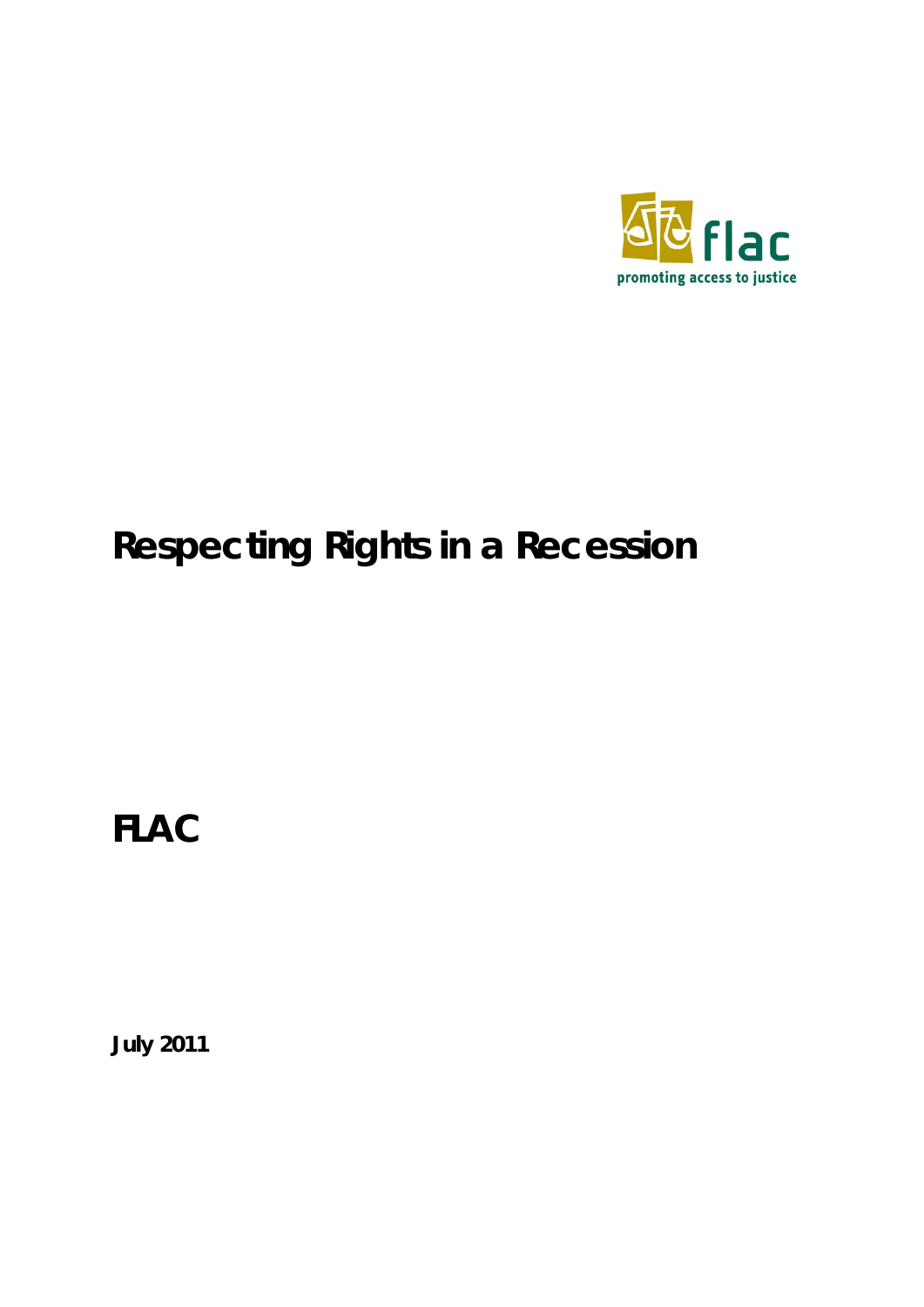# **About FLAC**

FLAC is an independent human rights organisation dedicated to the realisation of equal access to justice for all.

# **FLAC Policy**

Towards achieving its stated aims, FLAC produces policy papers on relevant issues to ensure that government, decision-makers and other NGOs are aware of developments that may affect the lives of people in Ireland. These developments may be legislative, government policy-related or purely practice-oriented. FLAC may make recommendations to a variety of bodies drawing on its legal expertise and bringing in a social inclusion perspective.

You can download/read FLAC's policy papers at <http://www.flac.ie/publications/policy.html>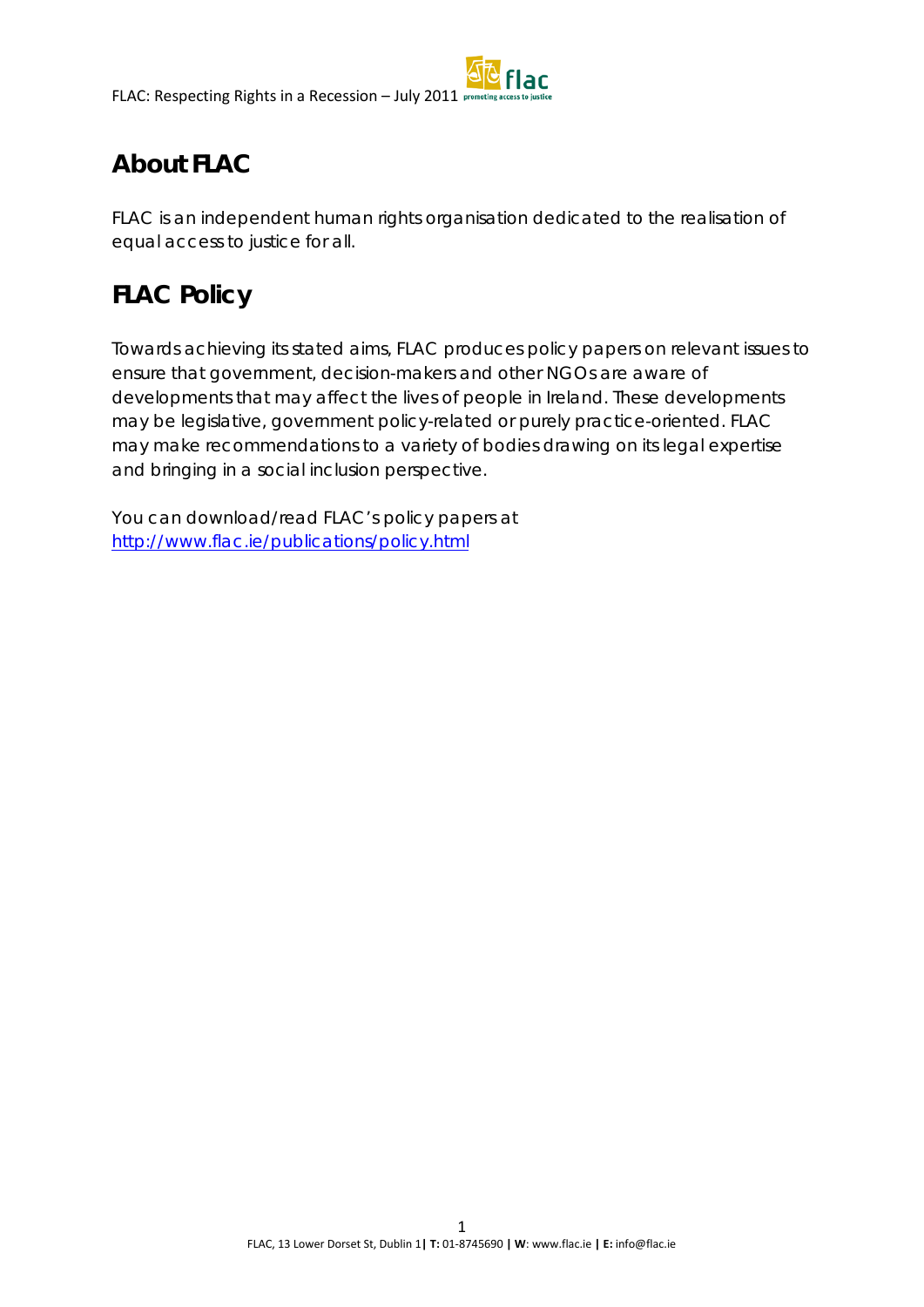#### **Index**

| 1. Introduction                                                | Pg.3   |
|----------------------------------------------------------------|--------|
| 2. Implementation of International Human Rights Law            | Pg.3   |
| 3. Respect, protect and promote human rights                   | Pg.4   |
| 4. Minimum Core of obligations                                 | Pg.4   |
| 5. Progressive Realisation                                     | Pg. 6  |
| <b>6. Available Resources</b>                                  | Pg. 6  |
| 7. Obligation to refrain from retrogressive measures           | Pg. 7  |
| 8. Allowing for participation, accountability and transparency | Pg. 8  |
| 9. Particular Economic, Social and Cultural Rights             | Pg.9   |
| 9.1 Right to Social Security                                   | Pg.9   |
| 9.2 Right to Housing                                           | Pg. 11 |
| 10. Conclusion                                                 | Pg. 12 |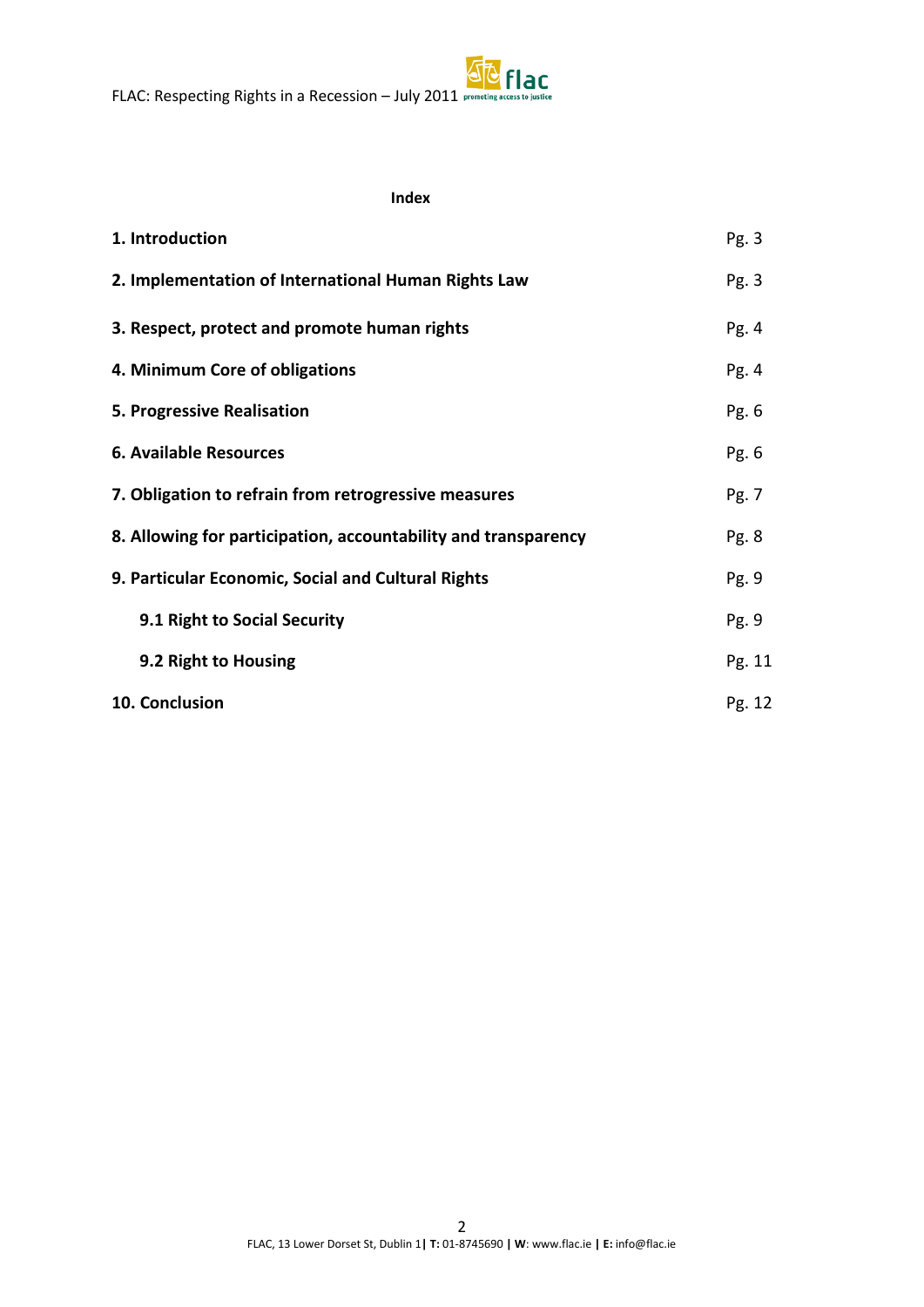#### **1. Introduction**

Even in times of restricted resources and economic uncertainty, the rule of law, the principle of respect for the individual does not disappear. Human rights do not disappear. Rather countries and governments have to figure out how to ensure that they continue to respect, to protect and to promote fundamental human rights when problems cannot be solved by applying additional money and other resources.

Currently, Irish society faces a massive constriction of State resources. Ireland is not the first country ever to be severely constrained by financial pressure and undoubtedly, it will not be the last. Human rights law has developed some basic rules, principles and guidance to assist in the respect, protection and promotion of human rights law in times of economic trouble. These principles, set out in this paper, cover some broad categories. They include that states must take every possible step to ensure that everyone in the state has a basic level of subsistence to live in dignity and, when it is necessary to make cuts, states must take account of the impact of those cuts on the most vulnerable in their societies and make those cuts in a non-discriminatory and transparent way. Further, there is an obligation to consult in making those cuts.

These rules are not optional extras, to be considered when everything else has been taken into account. They are obligations which a country takes on when it ratifies an international human rights law treaty. States are bound to implement them. Indeed human rights law also requires states to continue to try to improve their compliance with human rights even where funds are limited.

FLAC has produced this document to identify the human rights law and principles which are applicable in this area in order to reinforce the need to maintain and progress rights in a recession and to assist in understanding how respect for people's basic dignity can be maintained even where hard and unpopular decisions have to be made and accepted.

#### **2. Implementation of International Human Rights Law**

By becoming a signatory to international human rights law treaties, the Irish state has committed itself to respecting, to protecting and to promoting or fulfilling the rights outlined in those treaties for every individual in the land. Because of the structure of Irish law, the majority of those treaties are not part of its normal domestic law to be invoked in the courts by individuals.<sup>[1](#page-3-0)</sup> Rather, the manner in which those rights are to be implemented is left to the Government of Ireland. However, the Government is not entirely free to implement the treaties in whatever way it thinks appropriate. It is obliged by international law to take account of the substantial guidance and interpretation of the treaties<sup>[2](#page-3-1)</sup> which is available from the international community.

As part of this international oversight, international committees monitor observance of the treaties, receive periodic reports from Ireland, and make recommendations to the Irish Government for the

<span id="page-3-0"></span> $1$  The European Convention for the Protection of Human Rights and Fundamental Freedoms and the Charter of Fundamental Rights of the European Union are exceptions to this.

<span id="page-3-1"></span> $2$  Treaties may also be called conventions or covenants.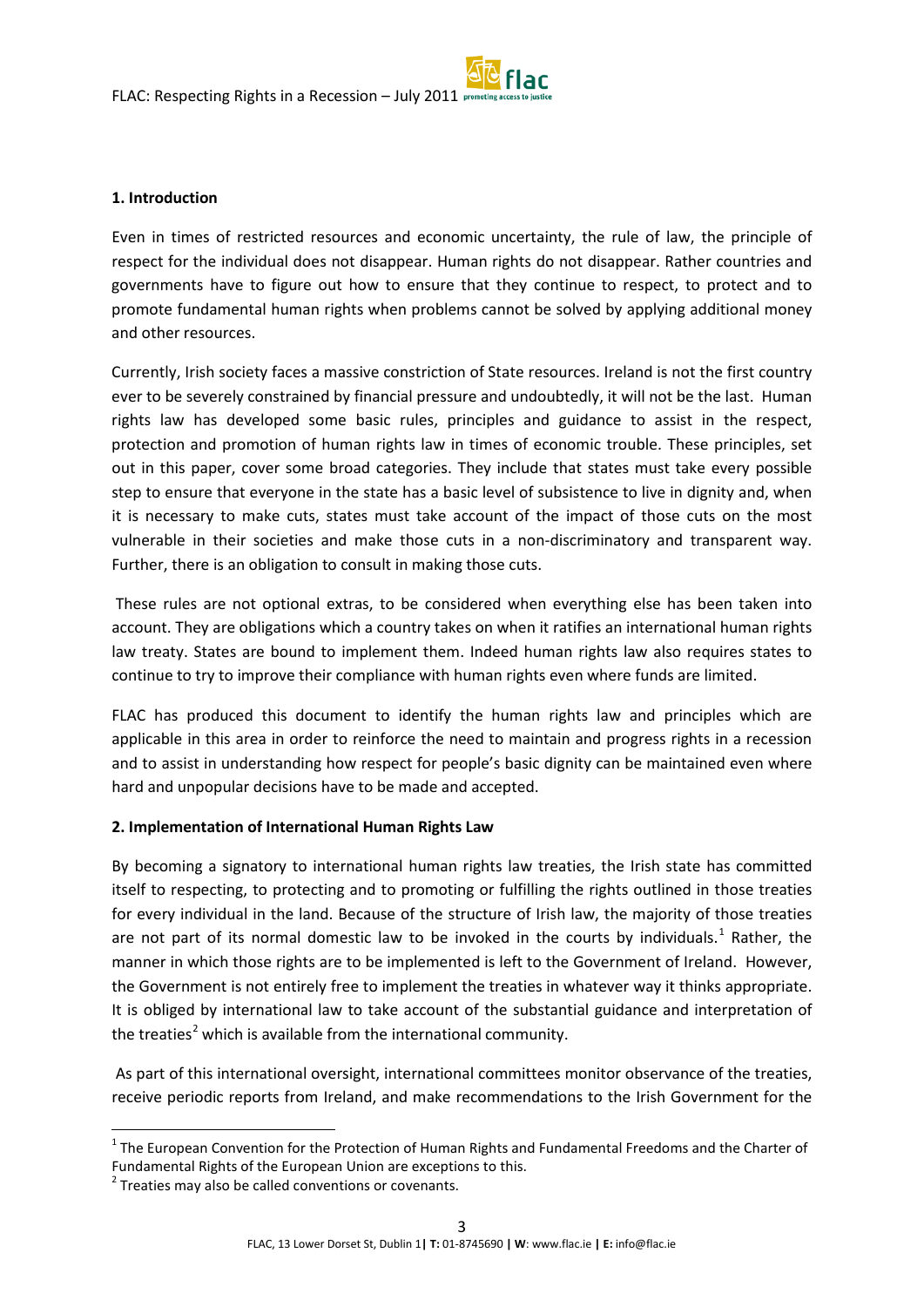treaties' better implementation. In addition, those committees issue General Comments in relation to the specific interpretation of a treaty, or of one or more provisions within a treaty. These general comments are complementary of each other<sup>[3](#page-4-0)</sup> and are relevant for all states that have ratified a particular treaty.

### **3. Respect, protect and promote human rights.**

Inherent throughout international human rights law is a state's obligation to respect, protect and fulfil the rights recognised in treaties to which it is a party. Provisions obliging states to fully realise these rights, either immediately or progressively can be found in these international instruments. In particular, rights which are recognised as economic, social and cultural rights, such as the rights to housing, health, food and water, social security or education, will all have to be realised progressively over time. On the other hand, the duty not to discriminate contained in Art 2(2) of the International Covenant on Economic Social and Cultural Rights is an immediate obligation which is subject to neither progressive realization nor the availability of resources.

The UN's Committee on Economic, Social and Cultural Rights is responsible for the interpretation of states' commitment to respect, protect and fulfil those rights contained in the International Covenant on Economic, Social and Cultural Rights<sup>[4](#page-4-1)</sup>. It has clarified that the obligation to *respect* a right requires states not to interfere with existing access or enjoyment of a right and to take positive steps to ensure that existing access is maintained. The duty to *fulfil* a right requires a state to facilitate or provide a way of exercising the right where people cannot secure its enjoyment of their own accord. In facilitating access to a right, a state must pro-actively engage in activities intended to strengthen people's access to that right<sup>[5](#page-4-2)</sup>. The Irish Government has emphasised in its Programme for Government 2011 that it will "require all public bodies to take due note of equality and human rights in carrying out their functions"<sup>[6](#page-4-3)</sup>.

### **4. Minimum Core of obligations**

Even in a time of recession, Ireland's obligation to implement the treaties it has ratified remains intact. The question of how that commitment is to be measured however can change to take account of the resources available. It was stressed in Ireland's Programme for Government 2011, that "our system of government must modernise, adapt to new financial circumstances and to start

<span id="page-4-0"></span> <sup>3</sup> UN Convention on the Rights of the Child, General Comment No 5, *"General Measures of Implementation for the Convention on the Rights of the Child* (2003) para 5

<span id="page-4-1"></span>http://www2.ohchr.org/english/bodies/crc/docs/GC5\_en.doc Accessed on 12th July [4](http://www2.ohchr.org/english/bodies/crc/docs/GC5_en.doc) Committee on Economic Social and Cultural Rights, *General Comment No.12.The Right to Adequate Food'*  U.N. Doc. E/1999/5<http://www.unhchr.ch/tbs/doc.nsf/0/3d02758c707031d58025677f003b73b9> Accessed on 25<sup>th</sup> July 2011

<span id="page-4-2"></span> $<sup>5</sup>$  Ibid para 15.</sup>

<span id="page-4-3"></span><sup>6</sup> Programme for Government 2011, page 53

[http://www.taoiseach.gov.ie/eng/Publications/Publications\\_2011/Programme\\_for\\_Government\\_2011.pdf](http://www.taoiseach.gov.ie/eng/Publications/Publications_2011/Programme_for_Government_2011.pdf) Accessed on 25th July 2011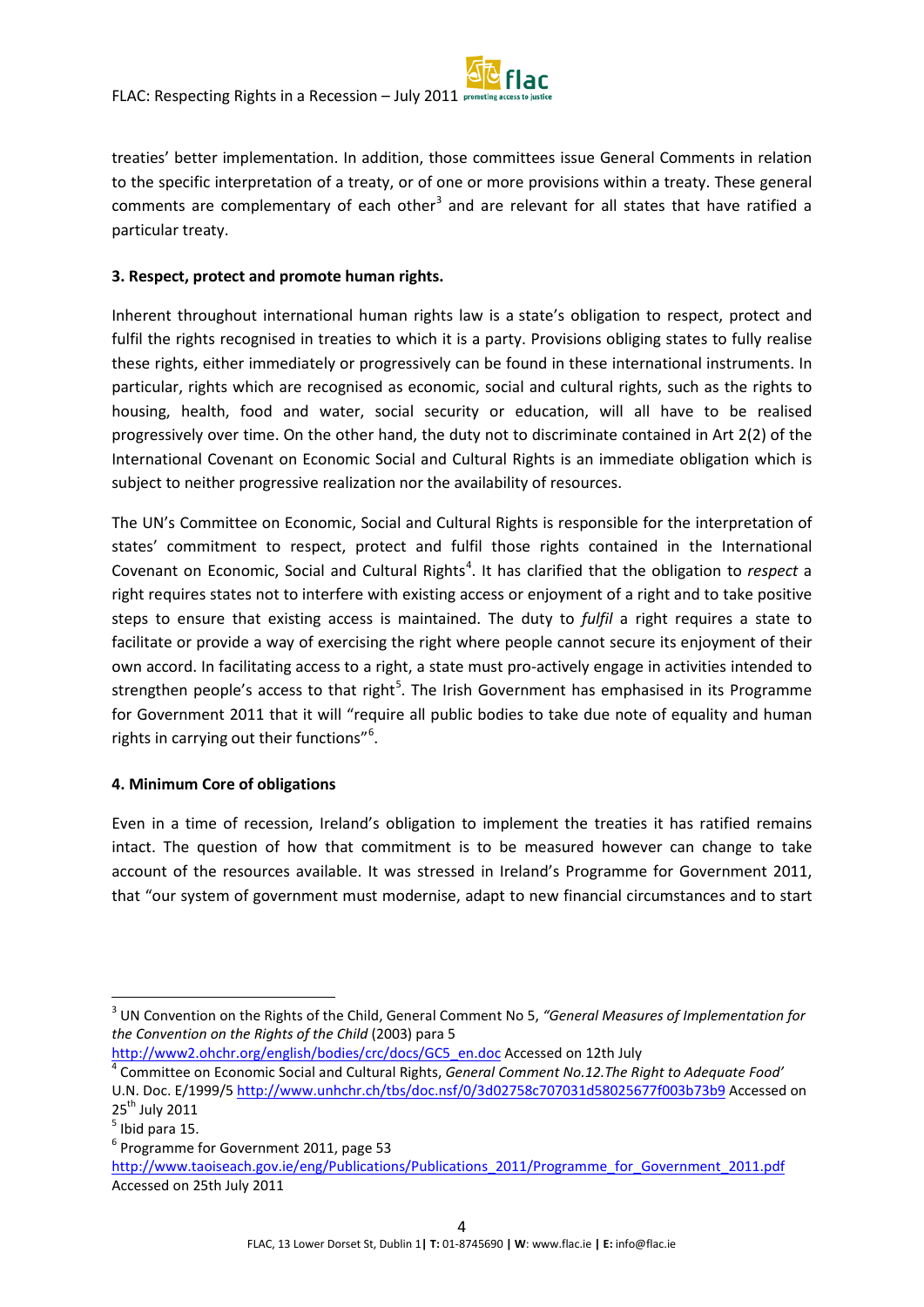to deliver better services with scarce resources"<sup>[7](#page-5-0)</sup>. The international human rights community has also set parameters as to how this obligation can be met, identifying minimum benchmarks and methods for progressing rights, even with limited resources.

Under the International Covenant on Economic Social and Cultural Rights, as well as under other international human rights law treaties, Ireland has a duty to provide to every person in the land the basic level of subsistence which is necessary to live in dignity. This is known as a minimum core obligation. The minimum core obligation is interpreted by the Committee on Economic, Social and Cultural Rights as follows:

'.... (t)he Committee is of the view that a minimum core obligation to ensure the satisfaction of, at the very least, minimum essentials levels of each of the rights is incumbent upon every State party. Thus, for example, a State party in which any significant number of individuals is deprived of essential foodstuffs, of essential primary health care, of basic shelter and housing, or of the most basic forms of education is, prima facie<sup>[8](#page-5-1)</sup>, failing to discharge its obligations under the Covenant<sup>[9](#page-5-2)</sup>.

The Committee on Economic, Social and Cultural Rights describes the minimum core obligation as one which cannot be detracted from<sup>10</sup>. However, any assessment as to whether a State has discharged its minimum core obligation must also take account of resource constraints within that country. Where a state seeks to excuse its performance to meet human rights obligations because of a lack of available resources, it must 'demonstrate that every effort has been made to use all resources that are at its disposal in an effort to satisfy, as a matter of priority, those minimum obligations'<sup>[11](#page-5-4)</sup>.

While the precise minimum core obligation will vary from state to state, the right to primary education and the right to access public educational institutions would be examples of minimum core obligations within the right to education<sup>[12](#page-5-5)</sup>. Similarly, access to basic shelter and sanitation, an

<span id="page-5-0"></span> $<sup>7</sup>$  Ibid page 3,</sup>

http://www.taoiseach.gov.ie/eng/Publications/Publications\_2011/Programme\_for\_Government\_2011.pdf Accessed on 25th July 2011

<span id="page-5-1"></span><sup>8</sup> Committee's emphasis

<span id="page-5-2"></span><sup>9</sup> Committee on Economic Social and Cultural Rights, '*General Comment No. 3, The Nature of States Parties Obligations'* U.N. Doc. E/1991/23 annex III at 86 (1990) paragraph 10.

[http://www.unhchr.ch/tbs/doc.nsf/\(Symbol\)/94bdbaf59b43a424c12563ed0052b664?Opendocument](http://www.unhchr.ch/tbs/doc.nsf/(Symbol)/94bdbaf59b43a424c12563ed0052b664?Opendocument)

<span id="page-5-3"></span>Accessed on 12<sup>th</sup> July<br><sup>10</sup> Committee on Economic Social and Cultural Rights, *'General Comment No.14, on the right to the highest attainable standard of health*' E/C.12/2000/4 (2000) paragraph 47;

[http://www.unhchr.ch/tbs/doc.nsf/\(Symbol\)/40d009901358b0e2c1256915005090be?Opendocument](http://www.unhchr.ch/tbs/doc.nsf/(Symbol)/40d009901358b0e2c1256915005090be?Opendocument) Accessed on 25th July 2011. Committee on Economic Social and Cultural Rights, *'General Comment No. 15, The Right to Water (Article 11 and 12)* U.N. Doc E/C.12/2002/11 (2002) paragraph 40.

[http://www.unhchr.ch/tbs/doc.nsf/0/a5458d1d1bbd713fc1256cc400389e94/\\$FILE/G0340229.pdf](http://www.unhchr.ch/tbs/doc.nsf/0/a5458d1d1bbd713fc1256cc400389e94/$FILE/G0340229.pdf) Accessed on 25<sup>th</sup> July<br><sup>11</sup> Committee on Economic Social and Cultural Rights, '*General Comment No. 3, The Nature of States Parties* 

<span id="page-5-4"></span>*Obligations'* U.N. Doc. E/1991/23 annex III at 86 (1990) paragraph 10.

[http://www.unhchr.ch/tbs/doc.nsf/\(Symbol\)/94bdbaf59b43a424c12563ed0052b664?Opendocument](http://www.unhchr.ch/tbs/doc.nsf/(Symbol)/94bdbaf59b43a424c12563ed0052b664?Opendocument)

<span id="page-5-5"></span><sup>12</sup> Committee on Economic Social and Cultural Rights, '*General Comment No 13, The right to Education'* U.N. Doc.E/C.12/1999/10 (1999) paragraph 57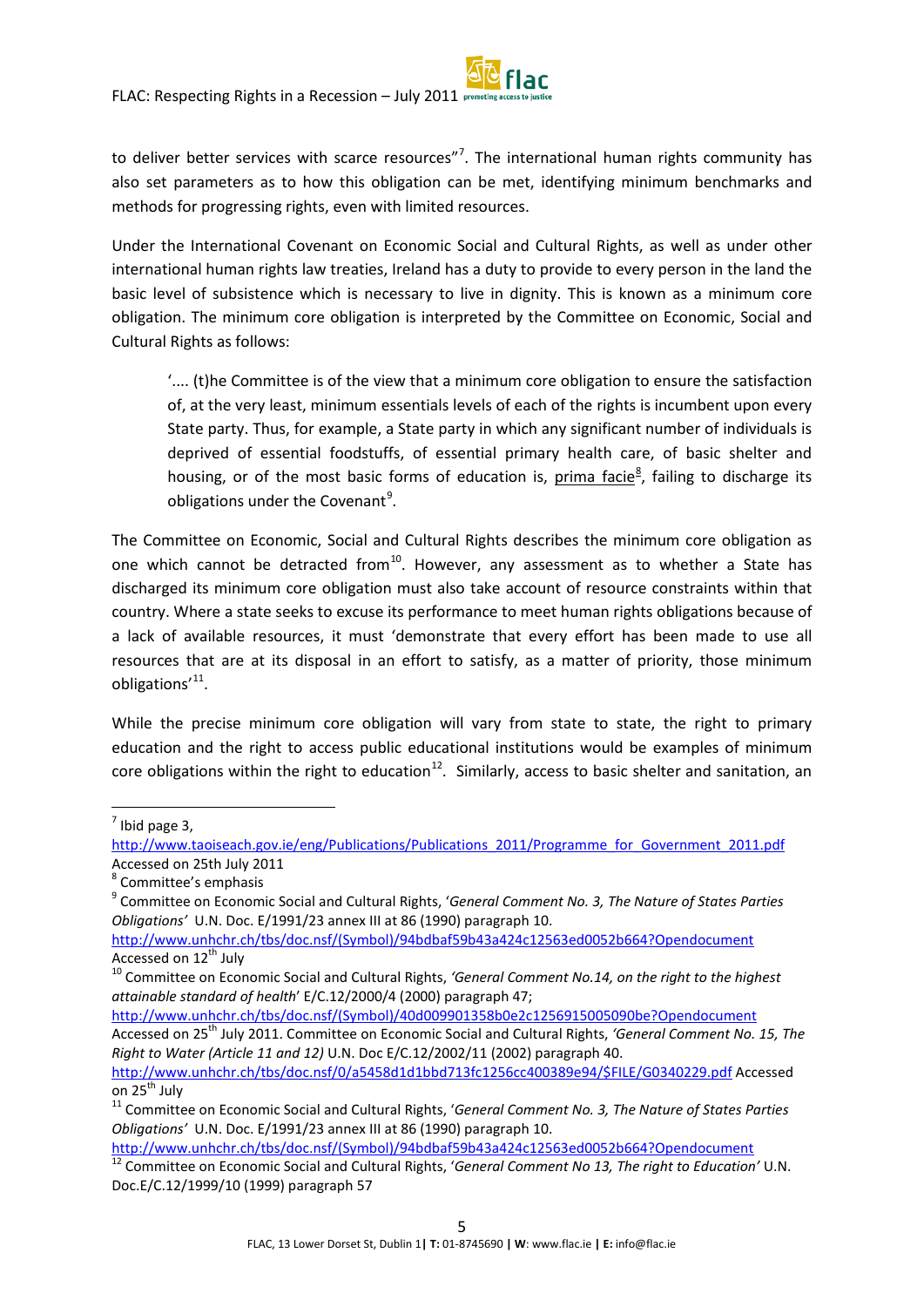adequate supply of water, and essential drugs have all been identified as meeting minimum core obligations within the right to health<sup>[13](#page-6-0)</sup>.

#### **5. Progressive Realisation**

The concept of progressive realisation is noted in Article 2(1) of the International Covenant on Economic, Social and Cultural Rights. It says that each State party to the present Covenant:

'*undertakes to take steps, (...), especially economic and technical, to the maximum of its available resources, with a view to achieving progressively the full realisation of the rights recognised in the present Covenant by all appropriate means, including particularly the adoption of legislative measures[14](#page-6-1) '.*

This recognises that a state will generally be unable to ensure full realisation of all economic, social and cultural rights all at once<sup>[15](#page-6-2)</sup>. However, there is an immediate duty to move towards that goal as quickly as possible<sup>[16](#page-6-3)</sup>. The duty to progressively make real the implementation of a right is flexible of necessity. It reflects the context in which a country operates and takes account of the practical difficulties involved for a country in ensuring full realisation of economic, social and cultural rights. However, recognising existing barriers to implementing a right does not take from a country's obligation to aim for full realisation of the rights in question<sup>[17](#page-6-4)</sup>.

The duty to progressively realise a right is not just about the outcome but also about the process through which decisions regarding those actions are taken. The process which leads to action should take account of its effectiveness to advance a particular human right. Participation, accountability and equality are identified as principles which are part of the duty to progressively realise economic social and cultural rights $^{18}$  $^{18}$  $^{18}$ .

#### **6. Available Resources**

The "maximum available resources" referred to in Article 2(1) of the International Covenant on Economic Social and Cultural Rights refers to a country's real resources. This means more than the

[http://www.unhchr.ch/tbs/doc.nsf/\(Symbol\)/94bdbaf59b43a424c12563ed0052b664?Opendocument](http://www.unhchr.ch/tbs/doc.nsf/(Symbol)/94bdbaf59b43a424c12563ed0052b664?Opendocument)

 $\frac{16}{16}$  Ibid paragraph 2.

<u>.</u>

<http://www.unhchr.ch/tbs/doc.nsf/0/ae1a0b126d068e868025683c003c8b3b?Opendocument> Accessed on  $25<sup>th</sup>$  July

<span id="page-6-0"></span><sup>13</sup> Committee on Economic Social and Cultural Rights, *'General Comment No 14, The right to the highest attainable standard of health'* U.N.Doc.E/C.12/2000/4 (2000) paragraph 43 [http://www.unhchr.ch/tbs/doc.nsf/\(symbol\)/E.C.12.2000.4.En](http://www.unhchr.ch/tbs/doc.nsf/(symbol)/E.C.12.2000.4.En)

<span id="page-6-1"></span><sup>14</sup> UN International Covenant on Economic Social and Cultural Rights (1968) Article 2 (1)

<span id="page-6-2"></span>http://www2.ohchr.org/english/law/cescr.htm [A](http://www2.ohchr.org/english/law/cescr.htm)ccessed 25th July 2011<br><sup>[15](http://www2.ohchr.org/english/law/cescr.htm)</sup> Committee on Economic Social and Cultural Rights, '*General Comment No. 3, The Nature of States Parties Obligations'* U.N. Doc. E/1991/23 annex III at 86 (1990) paragraph 9.

<span id="page-6-4"></span><span id="page-6-3"></span> $17$  Ibid

<span id="page-6-5"></span><sup>&</sup>lt;sup>18</sup> S Freedman, *Human Rights Transformed-positive rights and positive duties*, (3<sup>rd</sup> ed Oxford University Press, Oxford 2008) p.83. See also section on participation accountability and transparency below.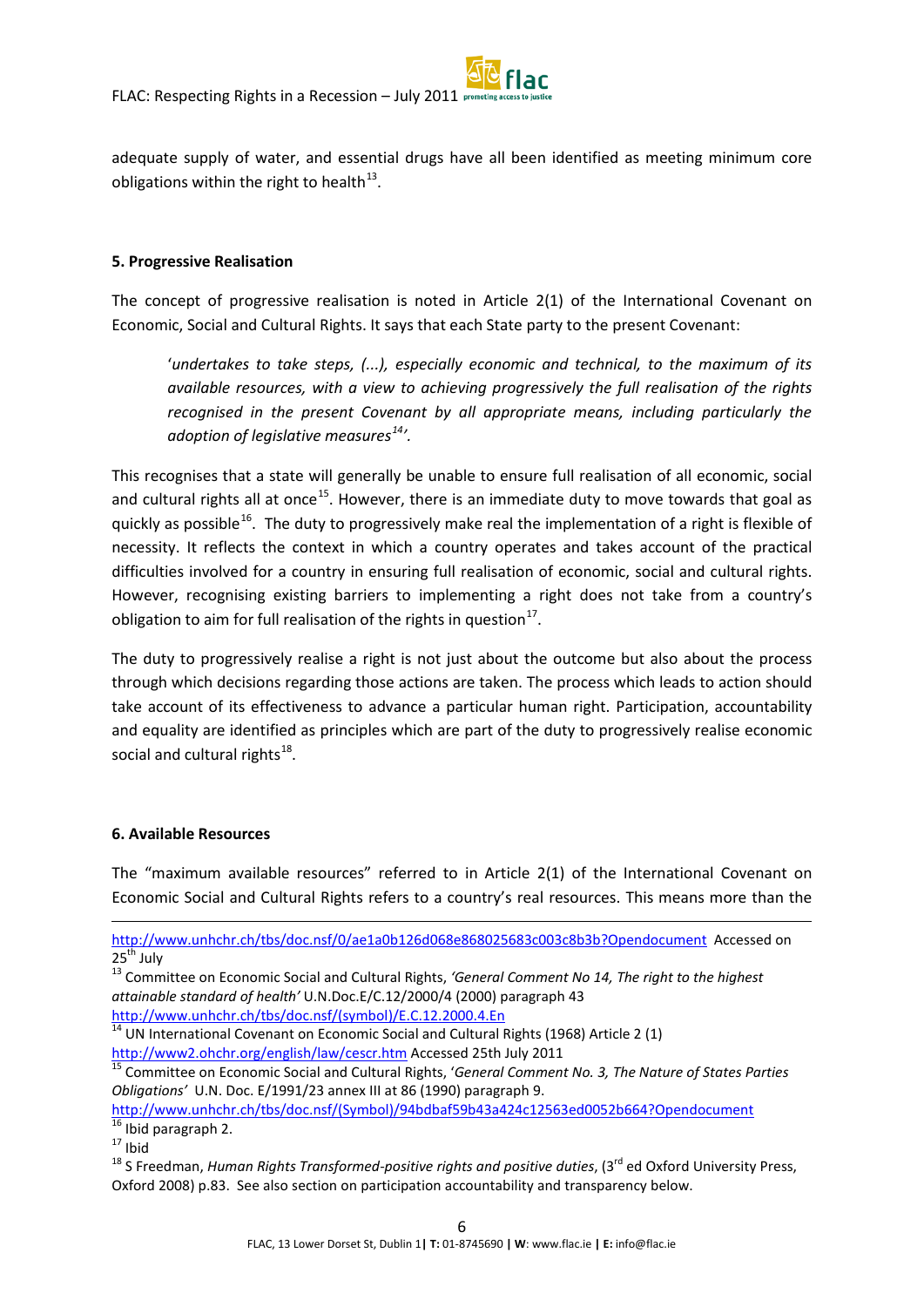country's budget appropriations. The responsibility of a state to use the maximum of its available resources towards fully realising the provisions of the Covenant entitles it to receive resources offered by the international community. The phrase "to the maximum of its available resources" refers to both the resources existing within a State as well as those available from the international community through international co-operation and assistance<sup>19</sup>.

### **7. Obligation to refrain from retrogressive measures**

In addition to the obligation to progress human rights to the best of a country's ability using the maximum available resources, there is also an obligation on every state to consider with special care the impact of retrogressive measures. The Committee on Economic Social and Cultural Rights states that any deliberate retrogressive measure requires the most careful consideration<sup>[20](#page-7-1)</sup>. There is no specific definition of what constitutes a 'deliberate retrogressive measure' in the treaties, but the Committee on Economic, Social and Cultural Rights has made the following point:

'a general decline of living and housing conditions, directly attributable to policy and legislative decisions by State parties, and in the absence of accompanying compensatory measures, would be inconsistent with the obligations under the Covenant'<sup>[21](#page-7-2)</sup>

Even where available resources are demonstrably inadequate, states are obliged to strive to ensure the widest possible enjoyment of the relevant rights under the prevailing circumstances<sup>[22](#page-7-3)</sup>. Moreover, the obligations to monitor the extent of the realisation, or more especially of the nonrealisation, of economic, social and cultural rights, and to devise strategies and programmes for their promotion, are not in any way eliminated as a result of resource constraints. Even in times of severe resources constraints whether caused by a process of adjustment, of economic recession, or by other factors, the most vulnerable members of society can and indeed must be protected<sup>[23](#page-7-4)</sup>.

If any deliberate retrogressive measures are taken by a State that has ratified the Covenant, the state has the burden of proving that they have been introduced after the most careful consideration of all alternatives. The UN Committee will look carefully at whether:

<span id="page-7-0"></span> <sup>19</sup> Committee on Economic Social and Cultural Rights *"Statement by the Committee: An evaluation of the obligation to take steps to the 'Maximum of available resources' under an optional protocol to the Covenant'* (2007) paragraph 5[. http://www2.ohchr.org/english/bodies/cescr/docs/statements/Obligationtotakesteps-](http://www2.ohchr.org/english/bodies/cescr/docs/statements/Obligationtotakesteps-2007.pdf)[2007.pdf](http://www2.ohchr.org/english/bodies/cescr/docs/statements/Obligationtotakesteps-2007.pdf) Accessed on 12th July 2011

<span id="page-7-1"></span><sup>20</sup> Committee on Economic Social and Cultural Rights, '*General Comment No. 3, The Nature of States Parties Obligations'* U.N. Doc. E/1991/23 annex III at 86 (1990) paragraph 9.

<span id="page-7-2"></span>[http://www.unhchr.ch/tbs/doc.nsf/\(Symbol\)/94bdbaf59b43a424c12563ed0052b664?Opendocument](http://www.unhchr.ch/tbs/doc.nsf/(Symbol)/94bdbaf59b43a424c12563ed0052b664?Opendocument) <sup>21</sup> Committee on Economic Social and Cultural Rights, 'General Comment No. 4, The Right to Adequate *Housing'* U.N. Doc. E/1992/23 annex III at 114 (1991) paragraph 59.

[http://www.unhchr.ch/tbs/doc.nsf/\(Symbol\)/469f4d91a9378221c12563ed0053547e?Opendocument](http://www.unhchr.ch/tbs/doc.nsf/(Symbol)/469f4d91a9378221c12563ed0053547e?Opendocument) Accessed on 12<sup>th</sup> July 2011

<span id="page-7-3"></span><sup>22</sup> Committee on Economic Social and Cultural Rights, '*General Comment No. 3, The Nature of States Parties Obligations'* U.N. Doc. E/1991/23 annex III at 86 (1990) paragraph 11.

<span id="page-7-4"></span>[http://www.unhchr.ch/tbs/doc.nsf/\(Symbol\)/94bdbaf59b43a424c12563ed0052b664?Opendocument](http://www.unhchr.ch/tbs/doc.nsf/(Symbol)/94bdbaf59b43a424c12563ed0052b664?Opendocument)  $\overline{^{23}}$  Ibid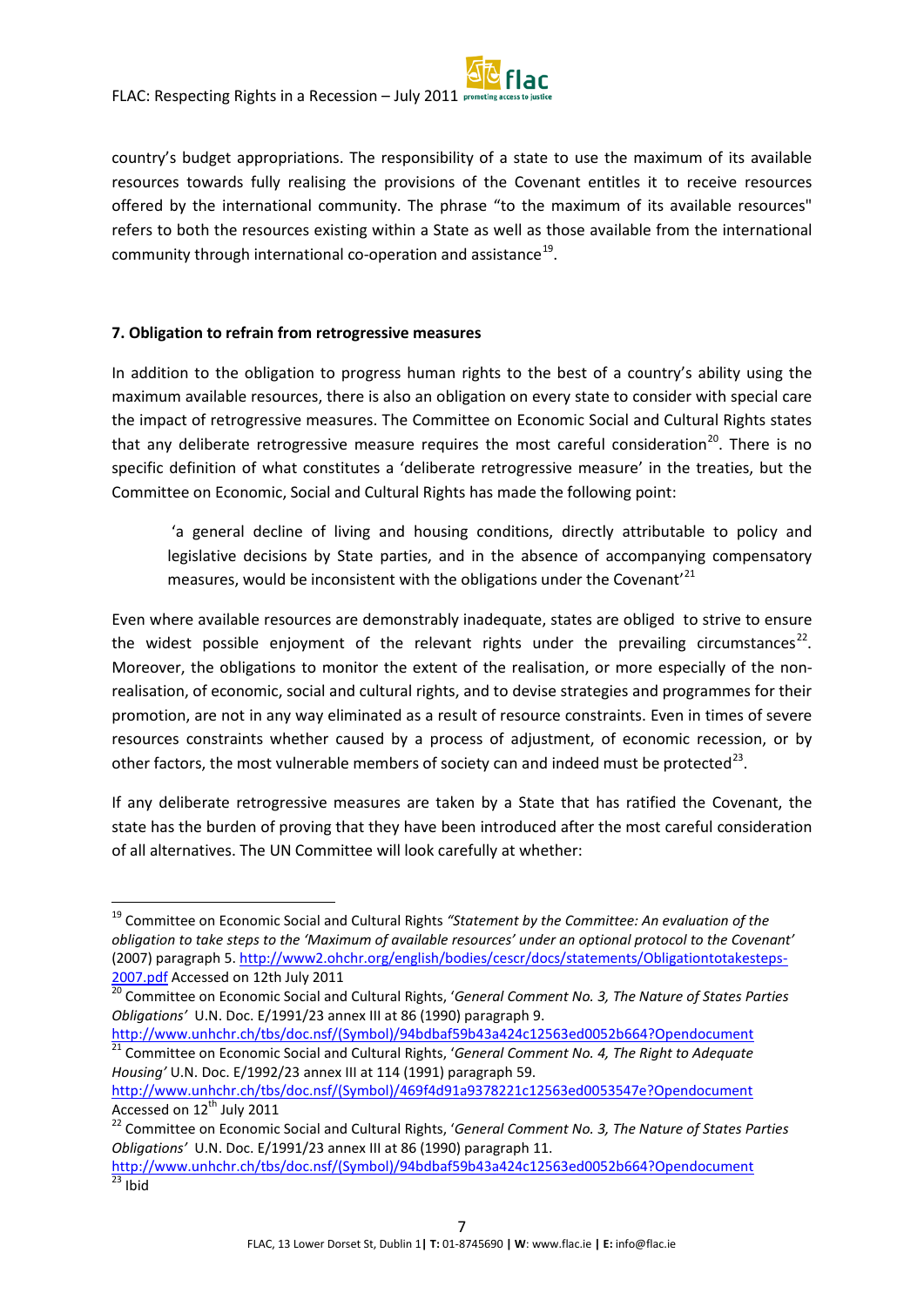- There was reasonable justification for the action;
- Alternatives were comprehensively examined;
- There was genuine participation of affected groups in examining the proposed measures and alternatives;
- The measures were directly or indirectly discriminatory;
- The measures will have a sustained impact on the realization of the right to social security, an unreasonable impact on acquired social security rights or whether an individual or group is deprived of access to the minimum essential level of social security; and
- There was an independent review of the measures at the national level<sup>[24](#page-8-0)</sup>.

The United Nations Expert on the Question of Human Rights and Extreme Poverty Magdalena Sepulveda, in a Statement following her visit to Ireland in January 2011 noted that:

"Any deliberate retrogressive measures in the enjoyment of any economic, social and cultural rights needs to be fully justified and in the context of the maximum available resources. The Government must commit to a human rights based recovery, where all economic, social and cultural rights are ensured without discrimination of any kind, in which there is equality of access to public services and where participation of civil society actors is guaranteed in all levels of decision making structures."[25](#page-8-1)

### **8. Allowing for participation, accountability and transparency**

The formulation and implementation of government policies should involve full respect for the principles of accountability, transparency and participation by interested groups. The right of individuals and groups to participate in decision making should be an integral part of all policies, programmes and strategies intended to implement the obligations of governments under international human rights instruments<sup>[26](#page-8-2)</sup>. Ensuring accountability, transparency and participation in decision making processes is vital to maintaining economic, social and cultural rights such as the right to adequate food<sup>27</sup>, the right to water<sup>28</sup> and the right to work<sup>[29](#page-8-5)</sup>.

<span id="page-8-0"></span> <sup>24</sup> Committee on Economic Social and Cultural Rights, General Comment No 19 *The Right to Social Security* (2008) para 42 <http://www.unhcr.org/refworld/docid/47b17b5b39c.html>

<span id="page-8-1"></span> $^{25}$  UN Expert on Extreme Poverty, Interim Report of Visit to Ireland 10<sup>th</sup> to 16<sup>th</sup> January 2011. <http://www.ohchr.org/en/NewsEvents/Pages/DisplayNews.aspx?NewsID=10658&LangID=E> Accessed on 12<sup>th</sup>

July 2011

<span id="page-8-2"></span><sup>26</sup> Committee on Economic Social and Cultural Rights General Comment No. 18 *The Right to Work* 2005 paragraph 4[2 http://tb.ohchr.org/default.aspx?Symbol=E/C.12/GC/18](http://tb.ohchr.org/default.aspx?Symbol=E/C.12/GC/18) Accessed on 12th July 2011

<span id="page-8-3"></span><sup>27</sup> See General Comment No.12 *The Right to Adequate Food* Committee on Economic Social and Cultural Rights 1999 paragraph 23<http://www.unhchr.ch/tbs/doc.nsf/0/3d02758c707031d58025677f003b73b9>Accessed on  $12^{th}$  July 2011

<span id="page-8-4"></span><sup>28</sup> See General Comment No.15 *The Right to Water* Committee on Economic Social and Cultural Rights 2002 paragraph 4[9 http://www.unhchr.ch/tbs/doc.nsf/0/a5458d1d1bbd713fc1256cc400389e94](http://www.unhchr.ch/tbs/doc.nsf/0/a5458d1d1bbd713fc1256cc400389e94)

<span id="page-8-5"></span><sup>29</sup> See General Comment No. 18 *The Right to Work* Committee on Economic Social and Cultural Rights 2005 paragraph 4[2 http://www.unhchr.ch/tbs/doc.nsf/\(Symbol\)/E.C.12.GC.18.En](http://www.unhchr.ch/tbs/doc.nsf/(Symbol)/E.C.12.GC.18.En)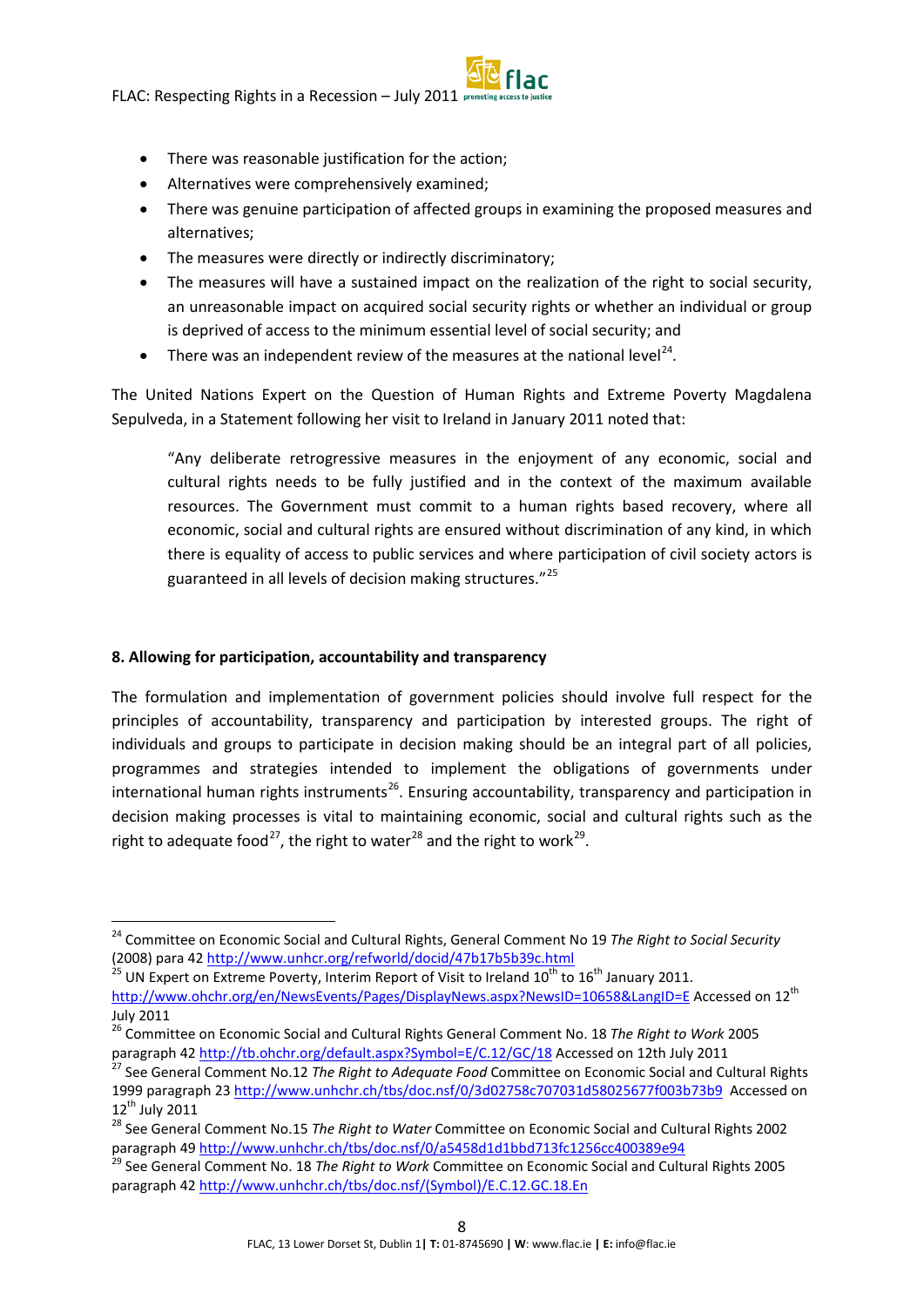As Magdalena Sepulveda noted in her report on Ireland to the UN Human Rights Council on 17 May 2011:

" Failure to ensure participation by interested groups and transparency in the design of national policies seriously jeopardizes a State's ability to respond to its human rights obligations, undermines the effectiveness of budgetary adjustment policies, and prevents the needs of the poorest and most excluded from being taken into account<sup>[30](#page-9-0)</sup>.

Among the elements that increase accountability and transparency are consistency and fairness in the application of the law and in the provision of public services that focus on individuals' needs<sup>[31](#page-9-1)</sup>. The Programme for Government 2011 promises legislation to restore and extend the remit of the Freedom of Information Act and the Ombudsman Act to cover all State and publicly funded bodies<sup>[32](#page-9-2)</sup>, and states that it will "open up the budget process to the full glare of public scrutiny in a way that restores confidence and stability by exposing and cutting failing programmes" $^{33}$  $^{33}$  $^{33}$ .

## **9. Particular Economic, Social and Cultural Rights**

Signatories to international human rights treaties have a core obligation to ensure the satisfaction at the very least, of minimum essential levels of each of the rights enunciated in the Covenant. This requires the country to ensure sufficient access to a social security scheme that provides a minimum level of payments to all individuals and families to enable them to acquire at least essential health care, basic shelter and housing, water and sanitation, foodstuffs, and the most basic forms of education<sup>[34](#page-9-4)</sup>. Having looked at the overview of how economic, social and cultural rights are to be implemented and maintained even in a time of recession, this paper now looks at two particular rights to identify some core obligations for states in maintaining those rights. The examples chosen are the right to social security and the right to housing. Similar comments have also been made by the oversight bodies about how other rights are to be maintained.

### **9.1** *Right to Social Security*

Article 9 of the International Covenant on Economic, Social and Cultural Rights states:

[http://www2.ohchr.org/english/bodies/hrcouncil/docs/17session/A.HRC.17.34.Add.2\\_en.pdf](http://www2.ohchr.org/english/bodies/hrcouncil/docs/17session/A.HRC.17.34.Add.2_en.pdf)

- <span id="page-9-1"></span><sup>31</sup> *Developing and Optimising the role of the Ombudsman*. Office of the Ombudsman February 2011.<br><sup>32</sup> Programme for Government 2011 page 19
- <span id="page-9-2"></span>[http://www.taoiseach.gov.ie/eng/Publications/Publications\\_2011/Programme\\_for\\_Government\\_2011.pdf](http://www.taoiseach.gov.ie/eng/Publications/Publications_2011/Programme_for_Government_2011.pdf)  $\overline{33}$  Ibid page 22.

<span id="page-9-0"></span><sup>&</sup>lt;sup>30</sup> UN Independent Expert on the Question of Human Rights and Extreme Poverty, Mission to Ireland A/HRC/17/34/Add.2 (2011) paragraph 37

<span id="page-9-4"></span><span id="page-9-3"></span><sup>34</sup> Committee on Economic Social and Cultural Rights, General Comment No 19 *The Right to Social Security* (2008) para 5[9 http://www.unhcr.org/refworld/docid/47b17b5b39c.html](http://www.unhcr.org/refworld/docid/47b17b5b39c.html)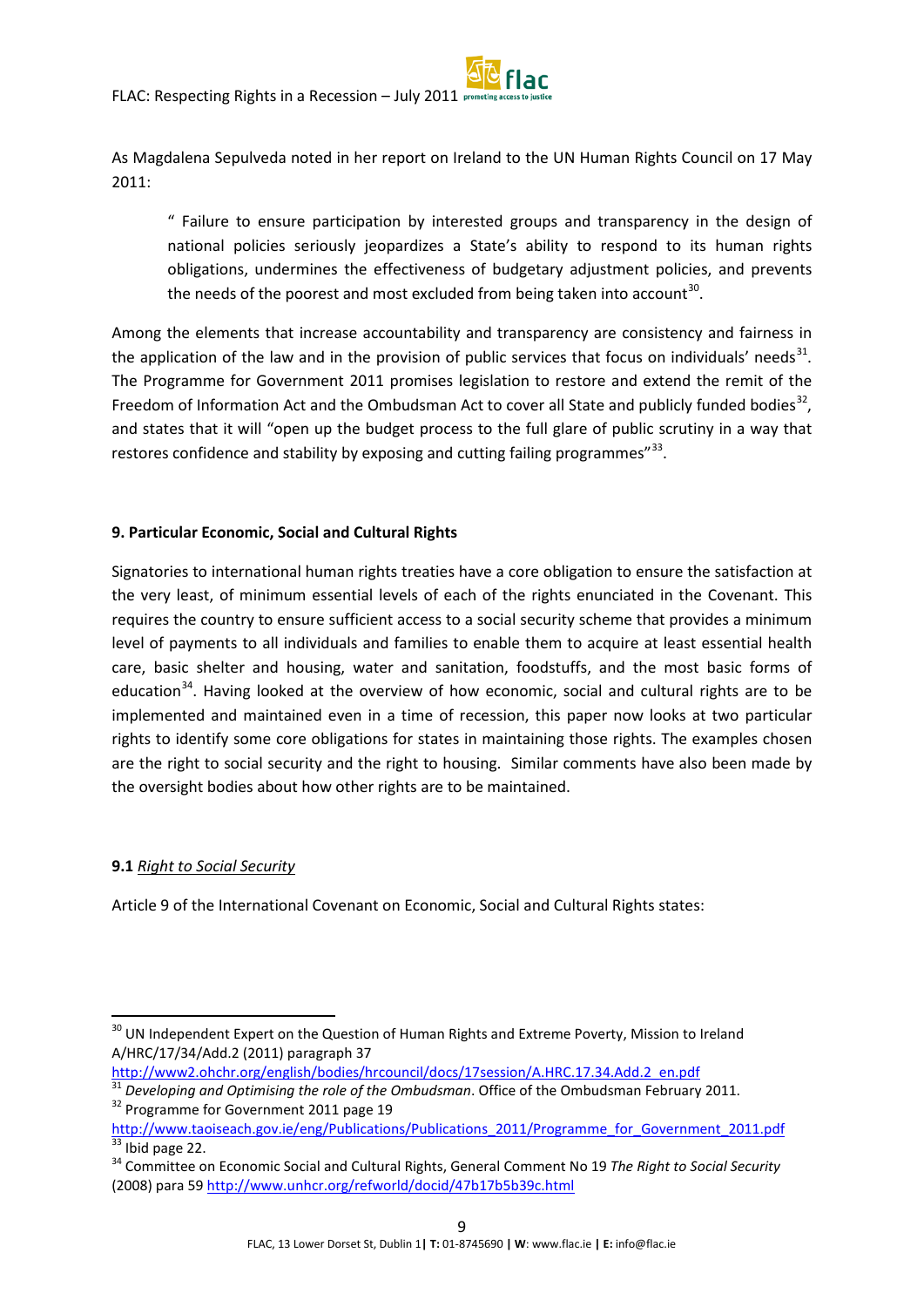*"The State parties to the present Covenant recognize the right of everyone to social security, including social insurance"[35](#page-10-0) .*

The right to social security is of central importance in guaranteeing human dignity for all persons when they are faced with circumstances that deprive them of their capacity to fully realize their Covenant rights<sup>[36](#page-10-1)</sup>. In accordance with Article 2(1), parties to the Covenant must take effective measures, and periodically revise them when necessary, within their maximum available resources, to fully realize the right of all persons without any discrimination to social security, including social  $insurance<sup>37</sup>$ 

In order to create a favourable climate for the realisation of the right to social security, states should take appropriate steps to ensure that the private business sector and civil society are aware of, and consider its importance, in pursuing their activities.<sup>[38](#page-10-3)</sup> Ensuring public participation in decision making processes, accountability and transparency is essential.

In addition to the right to social security elaborated in the UN treaty, Ireland is a signatory to the Council of Europe's European Social Charter. As a result, it is subject to examination by the European Committee of Social Rights (ECSR). In 2009, Ireland was held by the ECSR not to conform to its obligations under Article 12(1) of the Charter<sup>[39](#page-10-4)</sup>. Article 12(1) guarantees the right to social security to workers, including the self-employed, and their dependents. The Committee said that Ireland was not in conformity with the Revised European Social Charter (the Charter) on the grounds that:

- (i) The minimum sickness benefit is inadequate
- (ii) The minimum unemployment benefit is inadequate
- (iii) The minimum survivors benefit is inadequate
- (iv) The minimum employment injury benefit is inadequate
- (v) The minimum invalidity benefit is inadequate

Payments were found to be below the threshold which put people in Ireland at risk of poverty<sup>[40](#page-10-5)</sup> and therefore Ireland fell below its minimum core commitment. Because the minimum core commitment is the very least expected of a state, the ECSR was of the opinion that the State could not argue that a lack of resources permitted it to breach its obligations under the Convention.

<span id="page-10-0"></span><sup>&</sup>lt;sup>35</sup> UN International Covenant on Economic Social and Cultural Rights (1968) Article 9 http://www2.ohchr.org/english/law/cescr.htm [A](http://www2.ohchr.org/english/law/cescr.htm)ccessed 25th July 2011<br><sup>[36](http://www2.ohchr.org/english/law/cescr.htm)</sup> Committee on Economic Social and Cultural Rights, General Comment No 19 *The Right to Social Security* 

<span id="page-10-1"></span><sup>(2008)</sup> para 1. <http://www.unhcr.org/refworld/docid/47b17b5b39c.html> Accessed on 25<sup>th</sup> July 2011  $37$  Ibid para 4

<span id="page-10-3"></span><span id="page-10-2"></span><sup>&</sup>lt;sup>38</sup> Ibid para 71

<span id="page-10-4"></span><sup>&</sup>lt;sup>39</sup> European Committee of Social Rights, Conclusions 2009 (Ireland) Articles 3,11,12,13,14,23 and 30 of the Revised Charter, February 2010

[http://www.coe.int/t/dghl/monitoring/socialcharter/Conclusions/State/Ireland2009\\_en.pdf](http://www.coe.int/t/dghl/monitoring/socialcharter/Conclusions/State/Ireland2009_en.pdf) Accessed 20th July 2011.

<span id="page-10-5"></span> $40$  Note that these payments refer to social welfare benefits only and do not appear to include the payment of means-tested allowances. Benefits are those which depend on the recipient having made sufficient social insurance contributions, thus a significant proportion of those at risk of poverty who have been unemployed for a period of time have not been taken into account.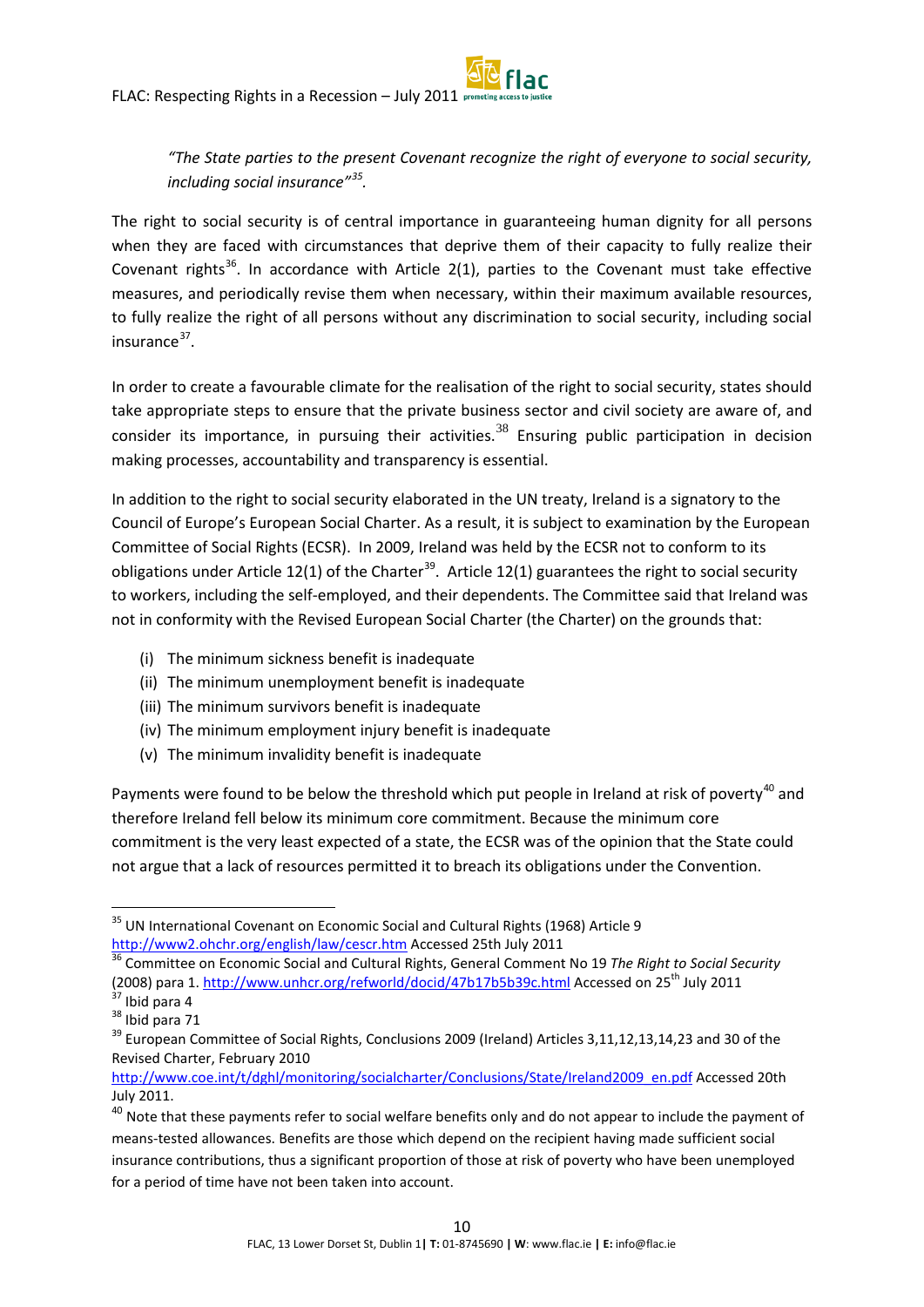

The Programme for Government has committed to maintaining social welfare rates and has to replace the One Parent Family Payment with a parental allowance which will remove current discriminations based on marriage, work, and cohabitation in an effort to remove poverty traps and progress the right to social protection within the maximum of resources available to the state<sup>41</sup>. This is an example of working within limited resources to progressively realise the fundamental human right to social protection for parents and families.

### **9.2** *Right to Housing*

The UN's Committee on Economic Social and Cultural Rights<sup>[42](#page-11-1)</sup>has highlighted and elaborated particular aspects of the right to adequate housing<sup>[43](#page-11-2)</sup>. These include legal security of tenure; the availability of services, materials, facilities and infrastructure; affordability; habitability; accessibility; location; and cultural adequacy.<sup>[44](#page-11-3)</sup> These elements of the right to adequate housing are useful benchmarks when evaluating state conformity with its housing rights obligations.

The EU Charter of Fundamental Rights contains an important right to social and housing assistance in Article 34(3):

"In order to combat social exclusion and poverty, the Union recognises and respects the right to social and housing assistance so as to ensure a decent existence for all those who lack sufficient resources, in accordance with the procedures laid down by Community law and national laws and practices".<sup>[45](#page-11-4)</sup>

Article 34(3) draws on the right to protection against poverty and social exclusion (Article 30) and also draws upon the right to housing (Article 31) in the Council of Europe's European Social Charter. While Ireland has not ratified the right to housing in Article 31 of the European Social Charter, it has ratified Article 30, recognising the right to protection against poverty and social exclusion, which has a specific reference to housing. The Irish government is bound by the EU Charter of Fundamental Rights and in addition by the UN Covenant on Economic Social and Cultural Rights which recognises the right of everyone to adequate housing.

Following her mission to Ireland, the UN Independent Expert on Extreme Poverty Magdalena Sepulveda stated that:

<http://www.unhchr.ch/tbs/doc.nsf/0/469f4d91a9378221c12563ed0053547e?Opendocument>

<span id="page-11-0"></span><sup>&</sup>lt;sup>41</sup> Programme for Government 2011 page 22.

[http://www.taoiseach.gov.ie/eng/Publications/Publications\\_2011/Programme\\_for\\_Government\\_2011.pdf](http://www.taoiseach.gov.ie/eng/Publications/Publications_2011/Programme_for_Government_2011.pdf)<br><sup>42</sup> http://www2.ohchr.org/english/bodies/cescr/

<span id="page-11-2"></span><span id="page-11-1"></span><sup>&</sup>lt;sup>43</sup> See Committee on Economic Social and Cultural Rights General Comment No 4 on the *Right to Adequate Housing* U.N. Doc. E/1992/23 annex III at 114 (1991).

<span id="page-11-3"></span><sup>44</sup> See Committee on Economic, Social and Cultural Rights, General Comment 4 *on the Right to Adequate Housing (Article 11(1))* for a more detailed account of these elements of the right to adequate housing. [http://www.unhchr.ch/tbs/doc.nsf/\(Symbol\)/469f4d91a9378221c12563ed0053547e?Opendocument](http://www.unhchr.ch/tbs/doc.nsf/(Symbol)/469f4d91a9378221c12563ed0053547e?Opendocument)  Accessed 20<sup>th</sup> July 2011

<span id="page-11-4"></span><sup>&</sup>lt;sup>45</sup> EU Charter on Fundamental Rights, Article 34 (3). [http://www.europarl.europa.eu/charter/pdf/text\\_en.pdf](http://www.europarl.europa.eu/charter/pdf/text_en.pdf) Accessed 20th July 2011